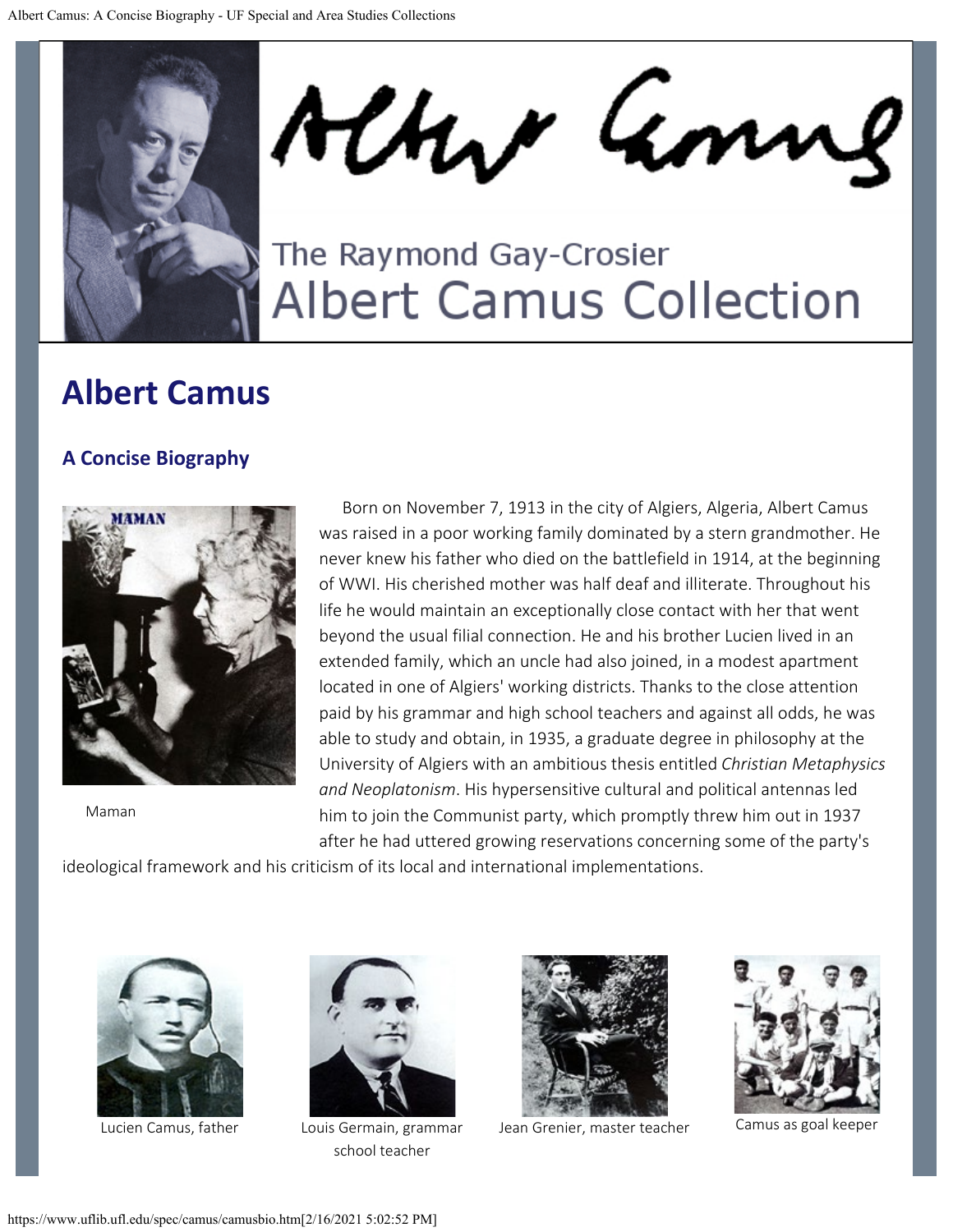

Cahier I, Title page Cahier I, manuscript Cahier VII, typescript

In the fall of 1935, he created and directed a student theater group named *Théâtre du Travail (Labor Theater)*. In October of 1937, after the break with the Communist Party, the name was changed to *Théâtre de l'Équipe (Team Theater)*. The intent of the youthful group and its program was to bring world literature plays at affordable prices to Algiers' underprivileged people. A propagandistic play entitled *Révolte dans les Asturies*, fittingly the result of a collaborative creation, could never be performed because the authorities made sure that the group would not find a stage in the city. This politically inspired collective play was yet another confirmation of Camus's lifelong priority that he gave to teamwork. Above all, the artistically, organizationally and financially demanding activities of the two theater groups afforded the future dramatist, who was their initiator, director and occasional actor, an exceptionally well-rounded apprenticeship. Since his early school days, Camus loved sports, especially soccer, a game from which he would derive several key elements informing his ethical values.



Théâtre de l'Équipe, pamphlet



Camus kicking the sky

At the age of 17, he contracted tuberculosis, an illness that would weaken him throughout his life. To survive financially, he had to work in a number of odd jobs, including early stints as an aspiring journalist in the local newspaper, *Alger républicain*. He quickly moved from book reviewer, court and investigative reporter to editor-in-chief. In 1937 and 1939 respectively, he published, in Algiers, two promising lyrical essays, *L'Envers et l'endroit (Betwixt and Between)* and *Noces (Nuptials)*. His progressive political views, deemed anti-colonialistic, contributed to the reasons why the paper, at the outbreak of WWII, became the victim of censure by the conservative local government and why, in March of 1940, he emigrated to Paris. In December of the same year he married Francine Faure. Paris was the cultural and intellectual center for a young aspiring writer. However, Camus would never forget his North African origins and always felt an

outsider in the French metropolis. But to the place of future successes, which was also to be the place of never ending exile, he took along drafts of his first major publications which he submitted to France's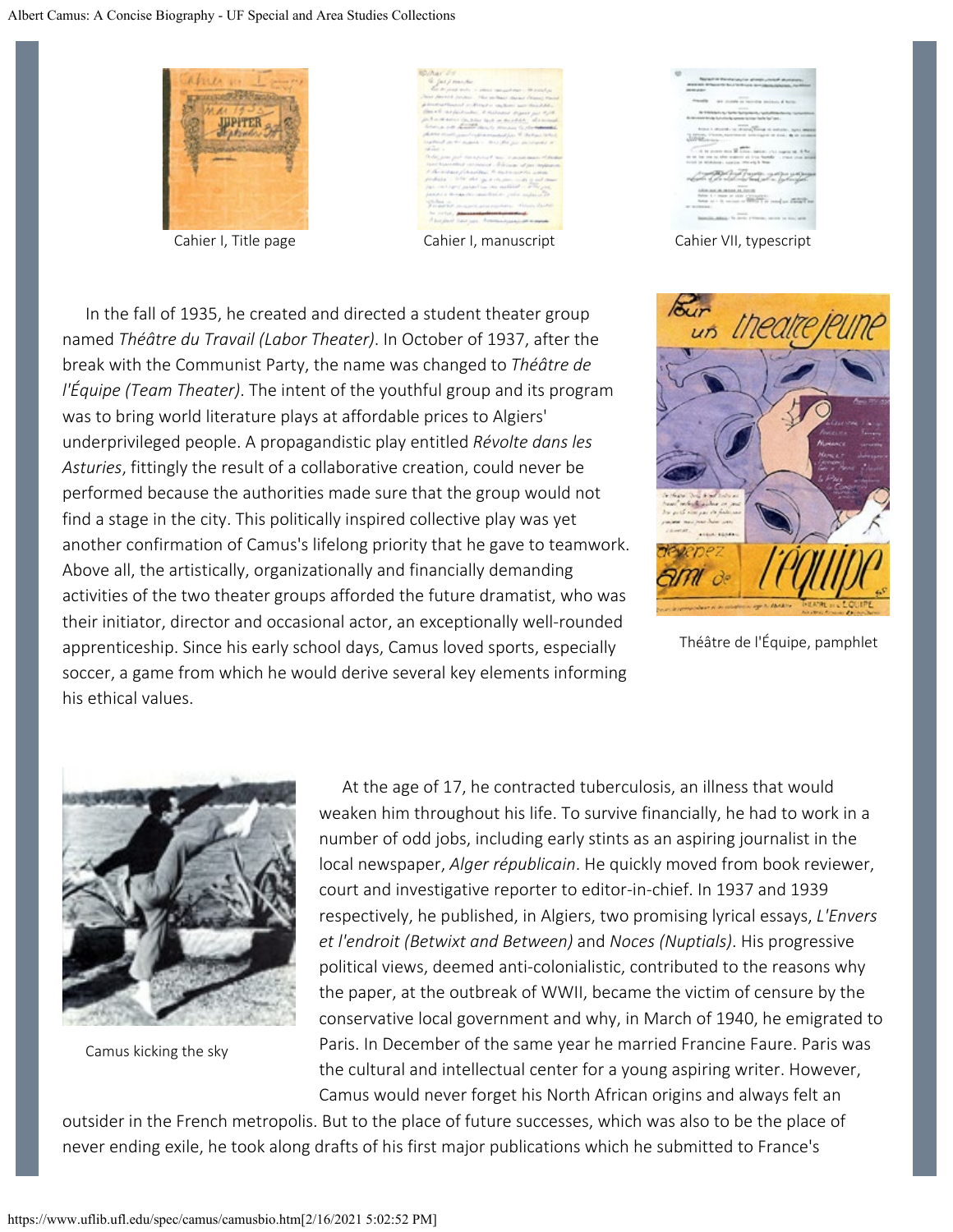preeminent publishing house Gallimard: *L'Étranger (The Stranger)* and *Le Mythe de Sisyphe(The Myth of Sisyphus)*. Both the seminal novel and philosophical essay came out during the German Occupation in 1942, a time of severe paper rationing. His precarious health situation prevented him from teaching in a public school. For the same reason, earlier in Algiers, he had not been allowed to present himself for the *agrégation*, a competitive national exam guaranteeing successful candidates a position as secondary school teachers. Yet, at the time, aside from journalism, teaching seemed the only remunerative profession accessible to the young philosophy graduate. But his instincts told him that he never really wanted to be part of the French school system. Thus, while still living in Algeria, he refused to begin working as a teacher in a post that he had been offered and had accepted initially. Several times he used his innate talent as a pedagogue by giving private lessons when he was in need of funds to survive.







Camus in his 20s *L'Envers et l'endroit*, ms. *L'Étranger*, typescript p. 1 Camus with the *Combat* team

The same serious health impediments also prevented him from joining the French army at the outbreak of World War II. He found an alternative method to engage militarily. The creation of a clandestine newspaper named *Combat (Struggle)*, composed of stenciled sheets distributed by hand, was Camus's way to participate in the French Resistance. After the Liberation of Paris in August 1944, the clandestine paper became, under the same name *Combat* and with Camus as its editor-in-chief, one of the most widely read dailies. His brilliant inspiring editorials, whose gist was to inject ethics into the politics of the emerging fourth Republic, remain to this day widely used sources for political and journalistic quotes. In 1944, he also observed the war trial of Marshal Pétain, the hero of the first World War and collaborating president of the Vichy republic. In the same year, he also made himself a name as a playwright with the publication of *Caligula* and *Le Malentendu (The Misunderstanding)*. While continuing his work as a novelist and essayist, he nevertheless proclaimed the theater as his preferred place and activity. 1945 was the year of birth of the twins, Jean and Catherine. Although eventually *L'Étranger* would become his leading longseller, his second novel, *La Peste (The Plague)*, published in 1947, turned out to be his first international bestseller. At that point Camus had established himself as one of the most promising French writers and a



Camus behind the curtain

competitive member of the Parisian left bank intelligentsia that included, among others, Jean-Paul Sartre, Raymond Aron, and François Mauriac. However, he never felt comfortable in the grey city in which he sorely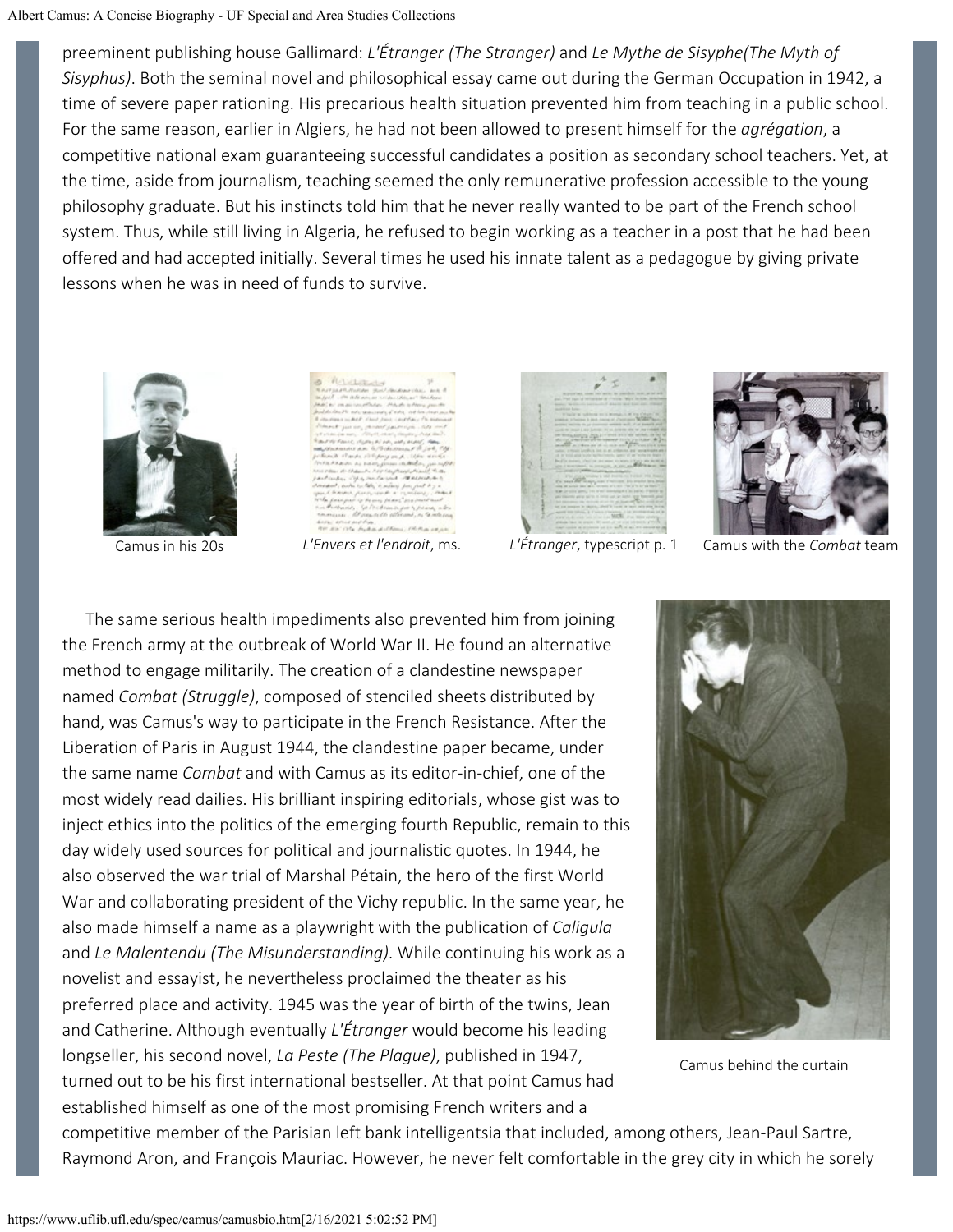missed the North African sunshine and where he was often perceived as an outsider, if not as an intruder. This discomfort was reinforced in the fifties and beyond, especially after his second philosophical essay, *L'Homme révolté (The Rebel)*, published in 1951 at the height of the cold war, was roundly rejected by the left, most mordantly by Sartre. In the eyes of most members of the French left, at a time when the Communist Party was the dominating political organization in France, Camus had committed a deadly sin in his essay by juxtaposing and rejecting as dehumanizing two equally absolutist political systems: communism and fascism. In 1956, Camus's self-mocking third novel, *La Chute*, created wide misunderstanding among his fans but grudging appreciation by Sartre. Because of the biblical connotations of the title, some readers opined that Camus was on the verge of a religious conversion. Even before the 1957 Literature Nobel Prize, the Algerian war of independence (1954-1962) had thrown him into a deep personal crisis that eventually led him to keep silent on this thorny and very personal issue. He tried unsuccessfully to offer in speeches and articles a compromise solution that outlined a federate form of government for Algeria. Camus would never live to see the unavoidable outcome of the struggle when, in 1962, Algeria became an independent nation.



Camus, Malraux at *Combat*, 1944





Camus with René Char, 1946 FBI report on Camus's 1946 visit to the U.S.A.



Camus at Pétain trial



Camus family



Jean Grenier the friend



Camus, Writer in revolt



Camus, Garry Davis, Salle Pleyel, 1948

 $\,<$ 



*Homme révolté*, Harvard ms., Manuscript Copeau



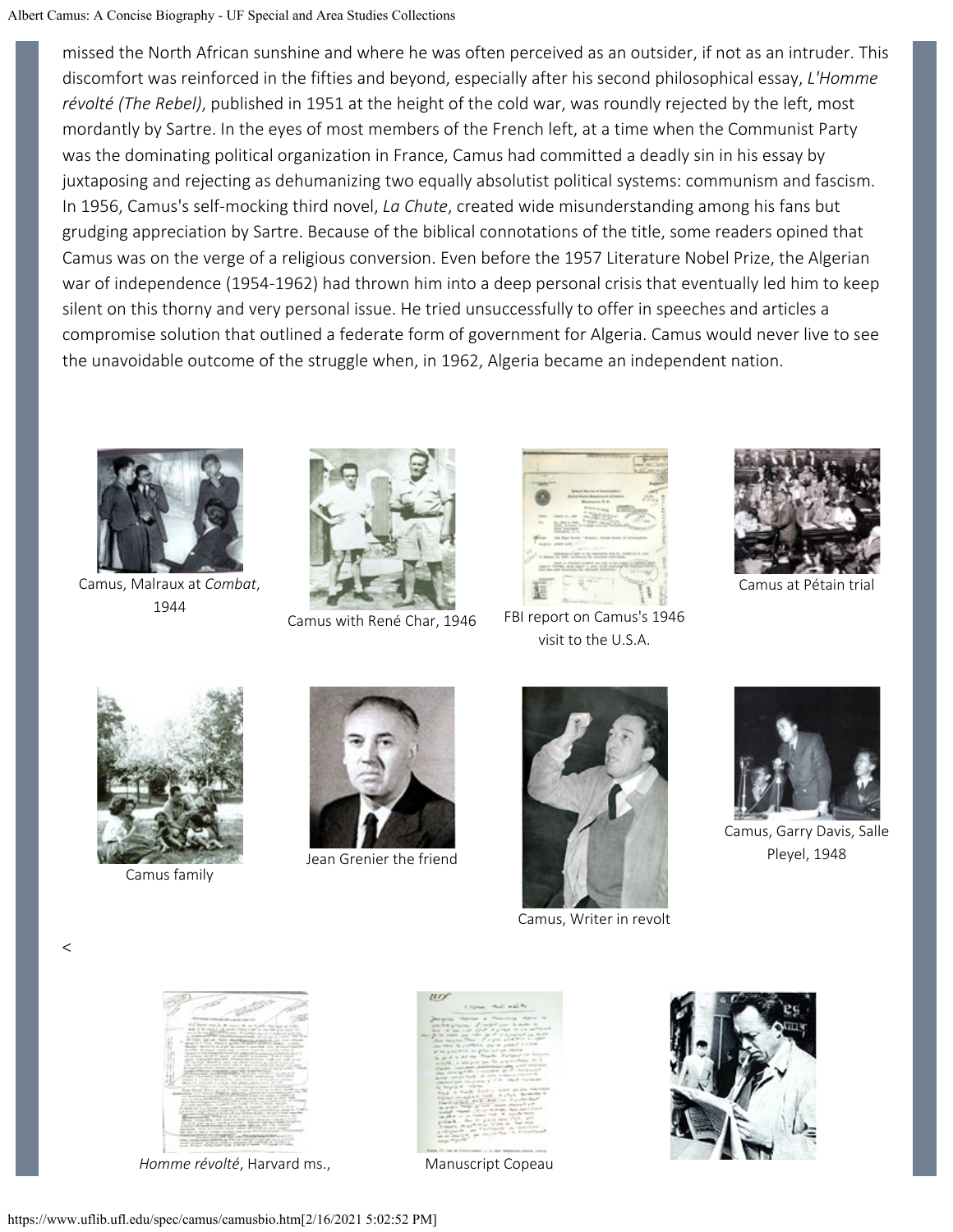Introduction



Nobel Prize, 1957



Manuscript page of *Le Premier Homme*

In the late fifties, towards the unexpectedly early end of his life, he was virtually certain to obtain, with the support of André Malraux, France's then Minister of Culture, the direction of a noted Parisian theater. He was also working on his ambitious next novel, *Le Premier Homme (The First Man)*. While one of its underlying themes is the search of the unknown father, not surprisingly, this retrospective work was dedicated to his mother. Intended to be an ambitious project of Tolstoyan dimensions, it combines in broad strokes autobiographical and multi-generational features. Once the handwritten version of his fragmentary pages had been deciphered by his daughter Catherine, they were published posthumously in 1994 and became, to the surprise of many, an instant world-wide bestseller translated into many languages. On January 4, 1960, Albert Camus was a passenger in the front seat of a sports car driven by his

friend Michel Gallimard. They were on their way back to Paris. He carried in his briefcase the loose sheets of the fragmentary version of *Le Premier Homme*. When the speeding car hit a tree, both the driver and the passenger next to him died instantly. Camus was 47 years old. His unexpected brutal death sent shock waves through the world which resonated for several days in the extensive reports of the world press and other media.